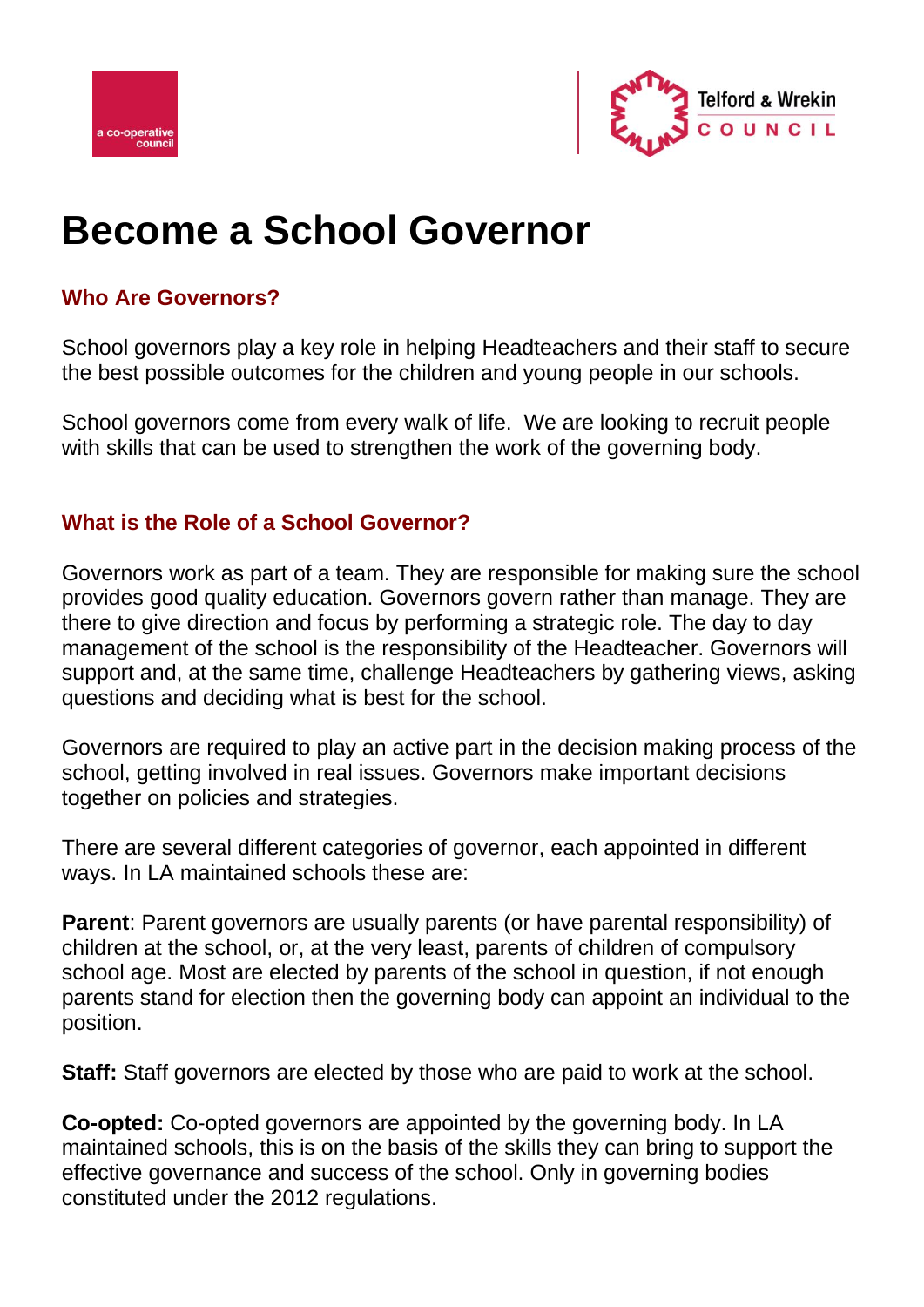**Foundation**: These are governors appointed by a foundation body. In schools with a faith ethos, in addition to their other responsibilities as governors, they are tasked with ensuring that the religious character of the school is upheld. If the school does not have a religious character then they must ensure that the foundation is conducted in accordance with the governing documents.

**Partnership**: Where the school has a religious character, they must be appointed with the purpose of preserving this. In non-faith schools, partnership governors are similar to community governors. Under the 2012 regulations, governing bodies can reject nominees if they do not have the skills to contribute to effective governance and the success of the school.

**Local Authority (LA):** Governors are appointed by the LA. Under the 2012 regulations, your governing body can set eligibility criteria which appointees must meet.

**Associate Members**: Are not governors, but can be invited to sit on one of the committees of the governing body, usually because they have specific skills. They can be given the right to vote at committee meetings. They can be appointed for between one and four years.

Being a governor can be a demanding but fulfilling role. Some of the things Governors can expect to be involved in include:

- **Governing Body Meetings**
- **Committee Meetings**
- Classroom/school visits to monitor and evaluate provision
- **Training and development activities in order to improve the functioning and** impact of the governing body
- **Appointment of Headteacher and senior staff**
- **Making strategic financial decisions**
- **Gathering views from pupils, staff and parents**

# **What Skills do you need to be a School Governor?**

Experience has shown that all governors need a strong commitment to the role, the inquisitiveness to question and analyse, and the willingness to learn. They need good inter-personal skills, a basic level of literacy in English (unless a governing body is prepared to make special arrangements), and sufficient numeracy skills to understand basic data.